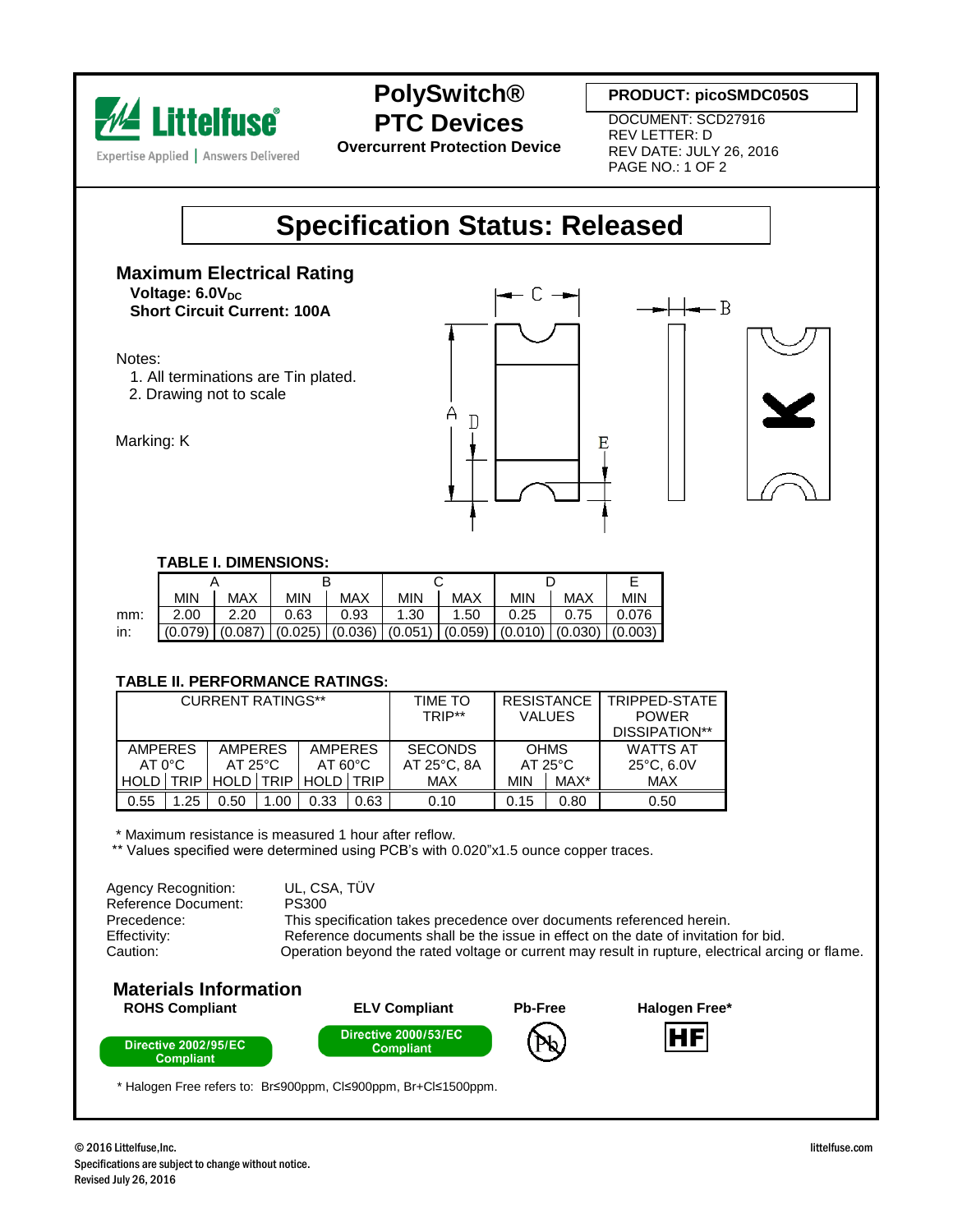

**PolySwitch® PTC Devices Overcurrent Protection Device**

**PRODUCT: picoSMDC050S**

DOCUMENT: SCD27916 REV LETTER: D REV DATE: JULY 26, 2016 PAGE NO.: 2 OF 2

Information furnished is believed to be accurate and reliable. However, users should independently evaluate the suitability of and test each product selected for their Own applications. Littelfuse products are not designed for, and shall not be used for, any purpose (including, without limitation, military, aerospace, medical, lifesaving, life-sustaining or nuclear facility applications, devices intended for surgical implant into the body, or any other application in which the failure or lack of desired operation of the product may result in personal injury, death, or property damage) other than those expressly set forth in applicable Littelfuse product documentation. Warranties granted by Littelfuse shall be deemed void for products used for any purpose not expressly set forth in applicable Littelfuse documentation. Littelfuse shall not be liable for any claims or damages arising out of products used in applications not expressly intended by Littelfuse as set forth in applicable Littelfuse documentation. The sale and use of Littelfuse products is subject to Littelfuse Terms and Conditions of Sale, unless otherwise agreed by Littelfuse.